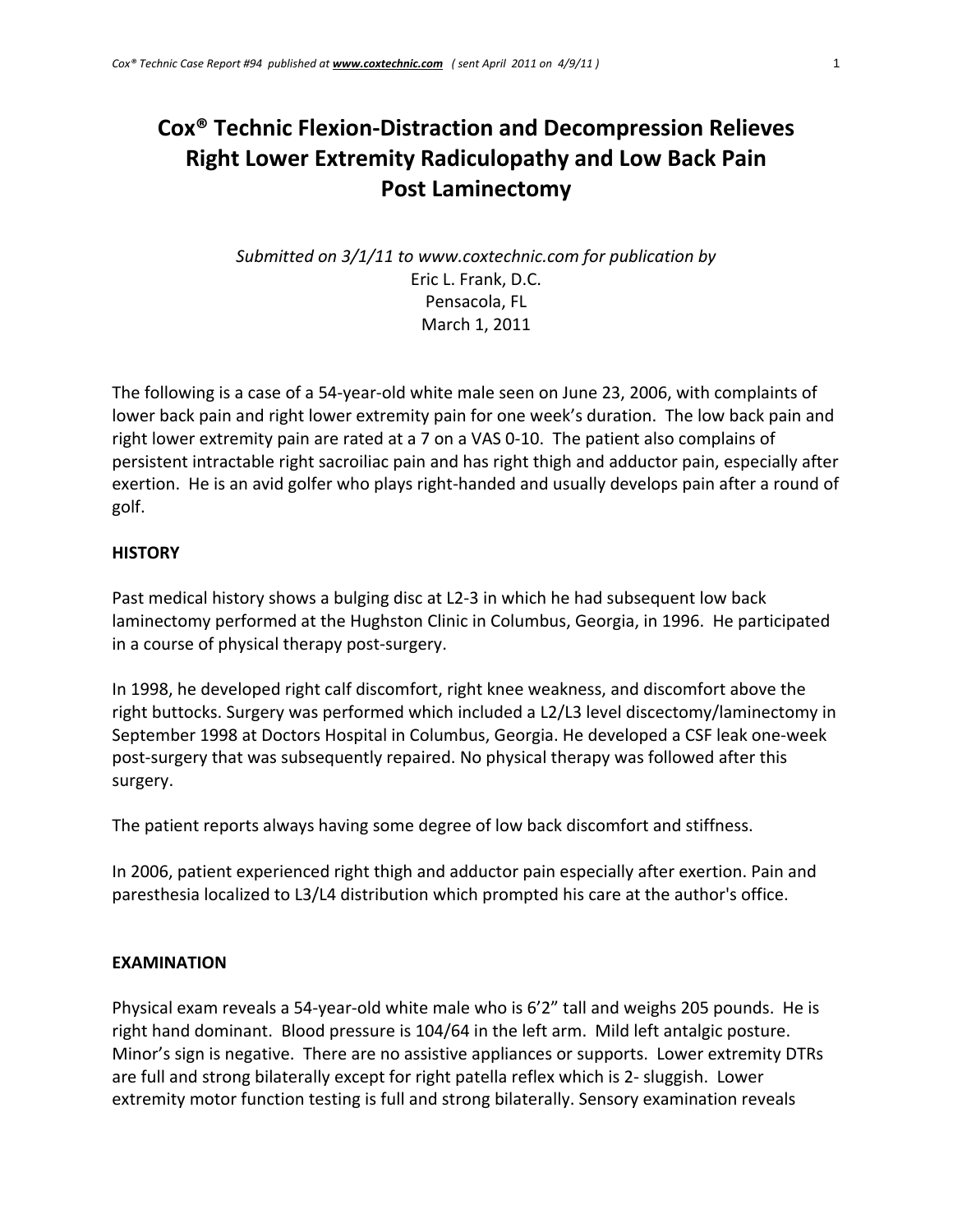hypesthesia at the L2‐L3 dermatomal distribution of the right lower extremity in the lower internal thigh. Ely's heel-to-buttocks test positive on the right with hiking of the right ilium. Visual scar noted from L1 to L3. He was able to heel‐toe walk. Ober's positive bilaterally. Piriformis tightness noted bilaterally.

#### **IMAGING STUDIES**

Multiple MRIs and comparison studies with previous studies dated 1998 were performed on this patient.

MRI studies dated April 16, 2003, show

- disc degeneration noted at levels L1-2, L2-3, and L3-4, as well as L5-S1
- small central/left paracentral disc protrusion at L2-3
- small central protrusion at L3-4 with small central disc protrusion at L5-S1
- **degenerative joint disease of the apophyseal joints throughout the lumbar spine.**
- Tarlov cyst at S3 level of insignificance at this time.
- diffuse disc bulge with posterior annular fissure at L1-2.
- postsurgical changes from previous right L2-3 laminectomy.
- A second radiologist's overread revealed
	- o mild diffuse disc bulge evidenced with broad based central L4/L5 disc protrusion.



Figure 1 - level L3 T2 spin echo hypertrophy of ligamentum flavum, hypertrophic changes left facet joint, and central paracentral left disc herniation with high intensity changes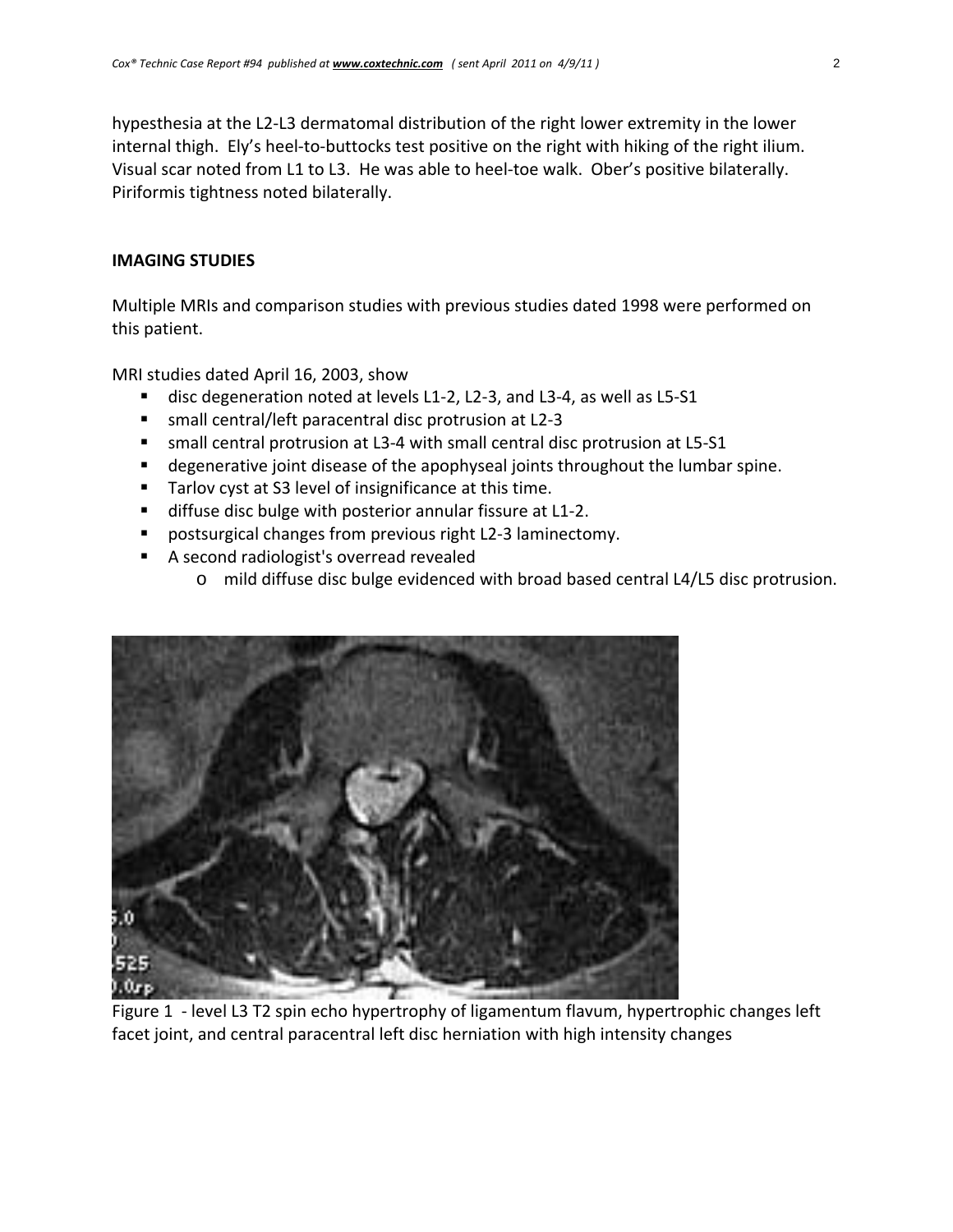

Figure 2 - level L2-L3 shows laminectomy L3 with a left side disc protrusion and high intensity changes of the posterior disc



Figure 3 - The L3-L4 disc shows posterior disc bulge. Also note the L3 level Tarlov Cyst of incidental finding.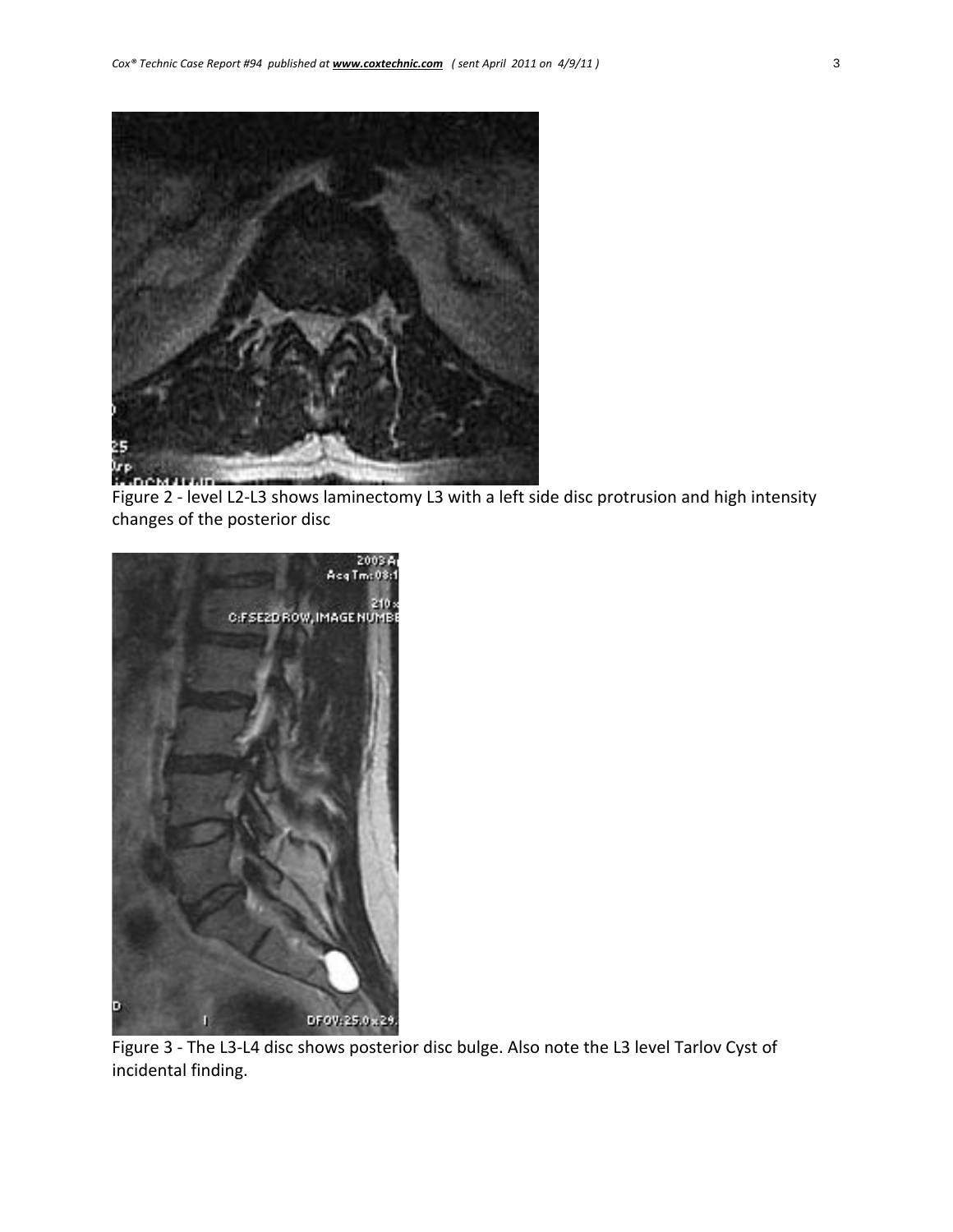

Figure 4 ‐ L3‐L4 level broad based central paracentral disc hernation that does contact the thecal sac. Hypertrophy of the left superior facet is present.

#### **DIAGNOSIS**

The diagnosis in this case was:

- 1. Lower back pain with right lower extremity radiculopathy.
- 2. Lumbar post laminectomy syndrome, (past history of surgical discectomy L2‐3).
- 3. Disc protrusion L2‐3, L3‐4, and L5‐5. Pain and dyesthesia overlapped dermatomal distribution L3/L4.
- 4. Degenerative joint disease lumbar spine/post surgical changes (multiple levels).
	- Overread by second radiologist mild diffuse disc bulge evidenced with broad-based central L4/L5 disc protrusion
- 5. Tarlov cyst S3.

#### **TREATMENT**

Treatment goals were to reduce and relieve right lower extremity pain and ultimately relieve lower back pain and inflammation by administering flexion distraction and long Y‐axis traction above the level of previous surgical incision.

Patient also participated in physical therapy at a frequency of 3 x 4 weeks utilizing Williams flexion exercises, progressing to increase in patient's activities of daily living. Patient was instructed on demonstration of proper body mechanics when lifting and demonstration of